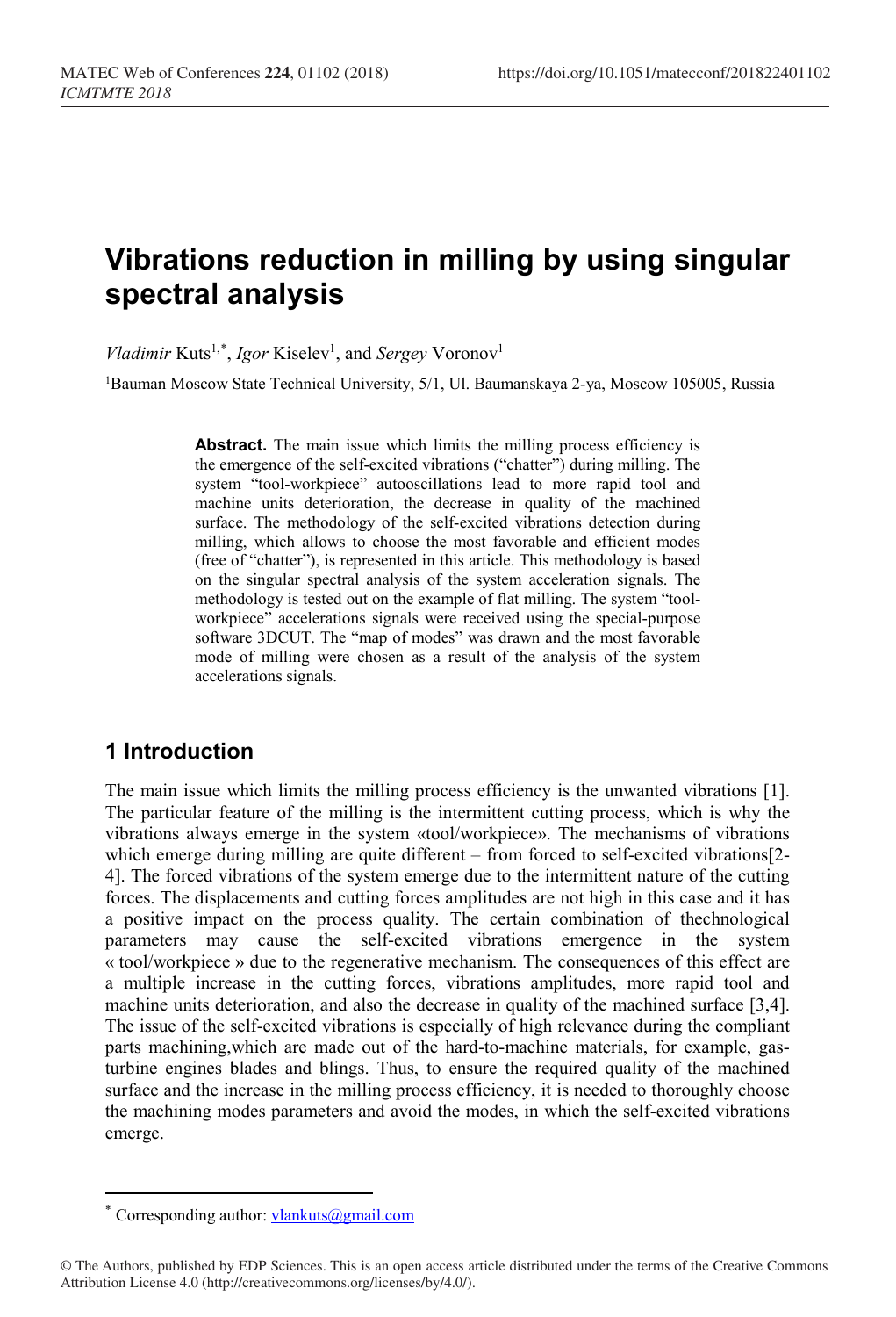Several srtategies have been suggested till now, the aim of which is the prediction and suppression of the self-excited vibrations during milling : the analysis of stability of the milling dynamics equations ; the modelling of the milling dynamics with the usage of the finite elements method ; the self-excited vibrations detection using signals, which are being measured during machining ; the modification of the system « spindle/tool/workpiece » parts.

The most significant results were obtained using the methods which imply the analysis of stability of the milling dynamics equations in pieces of research [5-7]. The mathematical models, which describe the machining process dynamics, were developed in these articles, the mechanism of the surface regeneration was described and the methods of analysis and prediction of the self-ecxited vibrations were suggested. The result of the stability analysis is the stability lobes diagram (figure 1).



**Fig. 1.** The stability lobes diagram.

The stability lobes diagram allows to determine whether or not the vibrations level will increase during milling with the defined parameters. It is needed to add that the workpiece dynamics has not been taken into consideration in the majority of researches using this methodology. That is why, this methodology can not be used if the workpiece is compliant.

The finite elements method has been commonly used recently to predict vibrations. The methods using such kind of approach allow to model the system « tool/workpiece » behaviour during machining taking into account its dynamics. The results of modeling are the vibrations, cutting forces, instantaneous cut-off thickness amplitudes and the geometry of the machined surface [8, 9]. The analysis of the modeling results allows to infer the selfexcited vibrations occurrence in the system and define the optimal machining parameters.

The self-excited vibrations detection is an alternative method to control the machining process and choose the optimal machining mode. This kind of approach is based on the analysis of the signal, which is being received in real-time mode during milling. As a result of this analysis, it will be decided whether « chatter » occurs in the system or not, and if it is needed, certain machining parameters are to be changed. The majority of the detection methods, which are put into practice, is based on the representation of the signal in the frequency domain and its spectrum analysis [2] (the Fourier transform, wavelet transformation, filtering and demodulation). The high speed and quality requirements of the signal processing are to be met by such kind of methods. The detection happens to be quite labour-intensive due to the signal noise pollution and the process complexity.

The self-excited vibrations detection method using the singular spectral analysis and its test-out on the flat milling process have been described briefly in this article. The developed methodology allows to predict the self-excited vibrations occurrence and define favorable and efficient machining modes.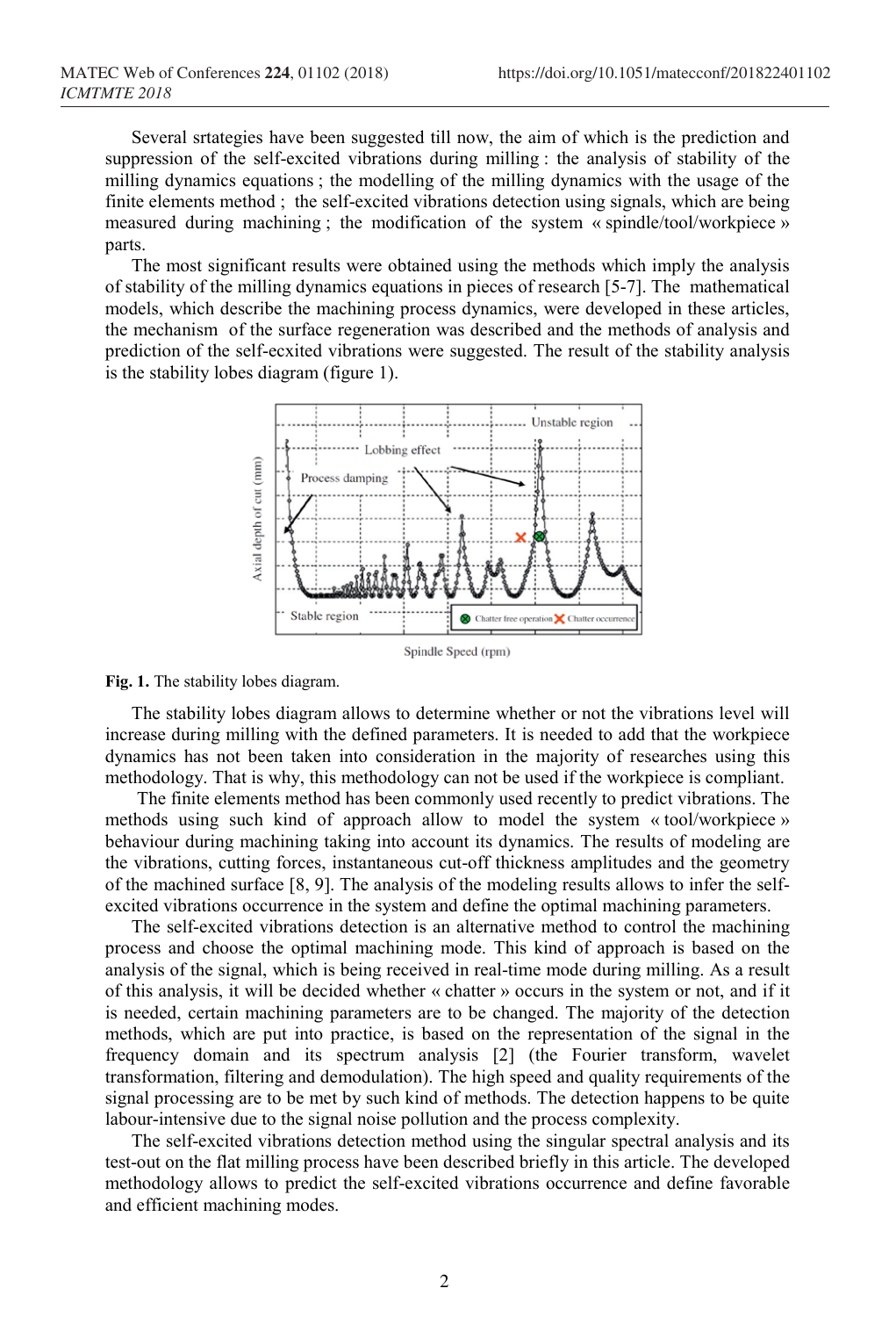## **2 The detection method description**

The experimental and analytical research into the milling dynamics showed that during the favorable machining modes there are much more harmonics with frequencies which are divisible by the frequency factor of the cutting edges ( $\omega_k$ ,  $k = 1, 2, 3...n$ ) in the acceleration

and cutting forces signals spectrum. If the self-excited vibrations appear in the system, there are harmonics (in the signals spectrum) with frequencies (« chatter ») which are not divisible by the frequency factor of the cutting edges, but are near the system natural frequency. That is why, the analysis of the components, which form the monitored signal, allows to infer the process quality.

The self-excited vibrations detection methodology developed by the authors is based on the system « cutter/workpiece » accelerations signals, which are being registered during the machining process. The signal processing algorithm is based on the singular spectrum analysis (SSA) [10]. The usage of the SSA allows to decompose the registered signal into the separate components, which are harmonics and noise in case of the milling. The identification of the harmonics parameters (the frequency and amplitude) allows to infer the « chatter » frequency occurence and its contribution to the signal amplitude.

#### **2.1 Decomposing the signal into components**

Let us consider the time series  $f(t)$ , which is formed by the sequence of the equidistant values of certain function :

$$
f = [f_0, f_1, f_2...f_{N-1}]
$$

The trajectory Hankel matrix (1) is being formed based on the time series :

$$
X = \begin{bmatrix} f_0 & f_1 & f_2 & \dots & f_{k-1} \\ f_1 & f_2 & f_3 & \dots & f_k \\ f_2 & f_3 & f_4 & \dots & f_{k+1} \\ \vdots & \vdots & \vdots & \ddots & \vdots \\ f_{l-1} & f_l & f_{l+1} & \dots & f_{N-1} \end{bmatrix} \in R^{l \times k}
$$
 (1)

The parameter  $l$ , which equals to the number of the rows of the trajectory matrix, is to be chosen divisible by the period of the harmonic with the frequency factor of the cutting edges [10]. The parameter  $\boldsymbol{k}$  is to be calculated using the formula (2).

$$
k = N - l + 1 \tag{2}
$$

The next step is the singular value decomposition (SVD) of the singular matrix *X* (3).

$$
X = U\Lambda V^T \tag{3}
$$

where  $\Lambda \in \mathbb{R}^{l \times k}$  - the diagonal matrix of the singular values of the matrix X in a decreasing order,  $U \in R^{1 \times l}$  is  $V \in R^{k \times k}$  - the unitary matrices of the left-singular and the right-singular vectors correspondingly.

Based on the values of the matrix of the singular values, the grouping of the components and the filtering of the time series are carried out. The trajectory matrix  $X_i$  of the separate component of the series  $f(4)$  is calculated as a result of the grouping and its component (5) is restored by the diagonal averaging.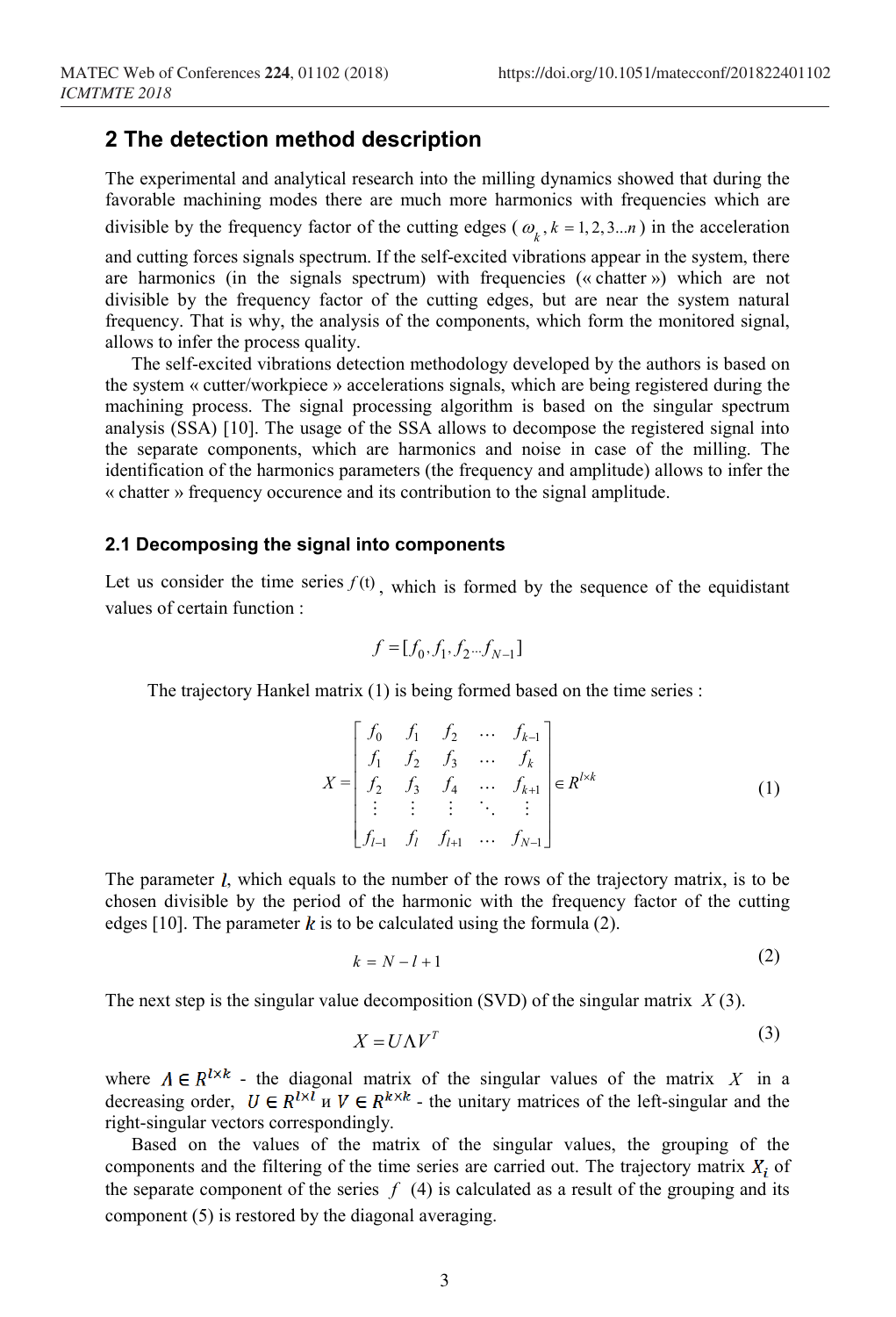$$
X_i = \sqrt{\lambda_i} u^i (\mathbf{v}^i)^T
$$
 (4)

$$
g^{s} = \begin{cases} \frac{1}{s+1} \sum_{m=1}^{s+1} y_{m,s-m+2}, & 0 \le s \le l-1\\ \frac{1}{l} \sum_{m=1}^{l} y_{m,s-m+2}, & l-1 \le s \le k\\ \frac{1}{N-s} \sum_{m=s-k+2}^{N-k+1} y_{m,s-m+2}, & k \le s \le N \end{cases}
$$
(5)

Thus, the vector  $g^s$  is the value of the i-th component of the time series  $f$ . More detailed description of the algorithm of the time series decomposition is represented in [10].

#### **2.2 The signal components analysis**

The usage of the SSA algorithm allows to analyze several signal components at the same time and independently. Furthermore, the usage of the singular value decomposition (SVD) (3) in this algorithm allows to extract components, which contribute the most to the signal amplitude, which simplifies the grouping. Based on the analysis of component's frequency and amplitude, which form a signal, the conclusion is drawn whether there is « chatter » in the system or not and the degree of danger. More detailed description of the « chatter » frequency detection stages is represented in the piece of research [11].

# **3 The detection algorithm test-out on the example of milling**



**Fig. 2.** The tool and workpiece models for the milling modeling.

The multivariant modeling of the milling dynamics was carried out in the software package 3DCUT [12] to receive the system accelerations signals. Each multivariant calculation was executed for different values of the spindle rotational speed and constant values of feed, axial and radial depth of cut.

The model of the tool and workpiece is represented in the figure 2.

The straight cutter, the parameters of which are represented in the table 1, was used to model the milling dynamics. The cutter is considered as a system with two degrees of freedom.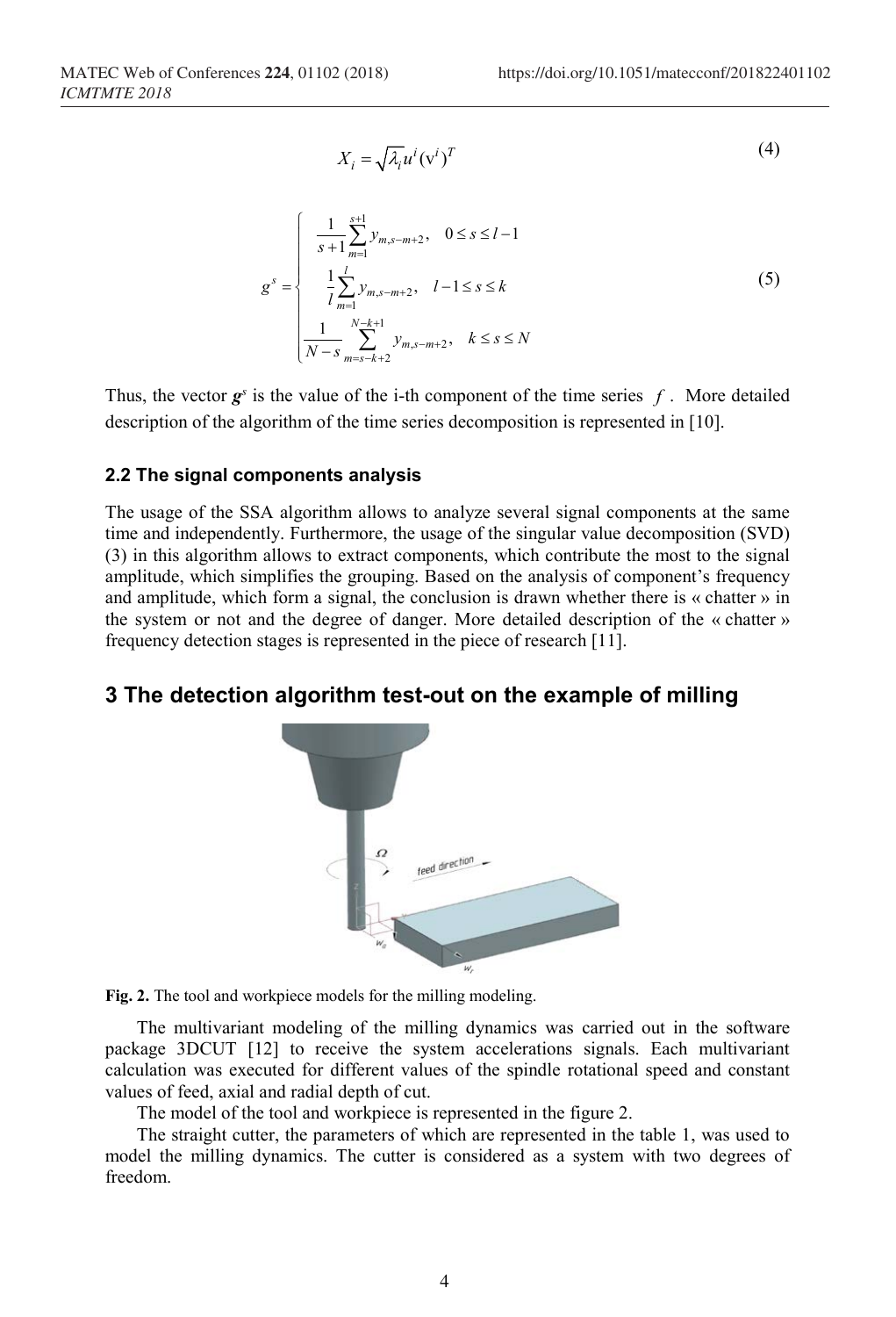| а,<br>mm | $n_{t}$ | $m_1$ , kg | $m_2$ , kg $f_1$ , Hz $f_2$ , Hz |     |     |       | ς2    | $E$ , MPa  | u |
|----------|---------|------------|----------------------------------|-----|-----|-------|-------|------------|---|
|          | ∽       | 0.03993    | 0.03993                          | 922 | 922 | 0.011 | 0.011 | $2*10^{5}$ |   |

**Table 1.** The tool parameters

where  $d$  - the cutter diameter,  $n_t$  - the number of teeth,  $m_1, m_2$  - the modal masses,  $f_1, f_2$ . natural frequencies,  $\zeta_1$ ,  $\zeta_2$  - the modal dampings, E - an elastic modulus,  $\mu$  - Poisson's ratio. The machining mode parameters are given in the table 2.

| The<br>number of<br>calculation | The spindle rotational<br>velocity, $\Omega$ rpm | Feed, $s$<br>mm/tooth | Radial depth of<br>cut, $W_r$ mm | Axial depth of<br>cut, $W_a$ mm |
|---------------------------------|--------------------------------------------------|-----------------------|----------------------------------|---------------------------------|
|                                 | 5000:200:25000                                   | 0.05                  | 0.6                              |                                 |
|                                 | 5000:200:25000                                   | 0.05                  | 0.6                              |                                 |
|                                 | 5000:200:25000                                   | 0.05                  | 0.6                              |                                 |
| $\cdots$                        | $\cdots$                                         | $\cdots$              | $\cdots$                         | $\cdots$                        |
|                                 | 5000:200:25000                                   | 0.05                  | 0.6                              |                                 |

**Table 2.** The machining mode parameters

The linear model with the following coefficients  $K_t = 6*10^8$  N/m<sup>2</sup> and  $K_a = 2*10^8$ N/m<sup> $\hat{ }$ </sup> (where  $K_t$  –tangential cutting coefficient,  $K_a$  – axial cutting coefficient) [13] was used to calculate the cutting forces.

The tool acceleration signals for a certain mode (Fig.3) were received as a result of the multivariant modeling in the software package 3DCUT.



**Fig. 3.** The milling dynamics modeling results in the software package 3DCUT for the mode with the following parameters ( $\Omega = 6600$  rpm,  $s = 0.05$  mm/tooth,  $W_r = 0.6$  mm,  $W_a = 1$  mm)

The machining modes map (Fig. 4) was drawn as a result of the tool accelerarion signals processing with the detection algorithm.



**Fig. 4.** The machining modes map.